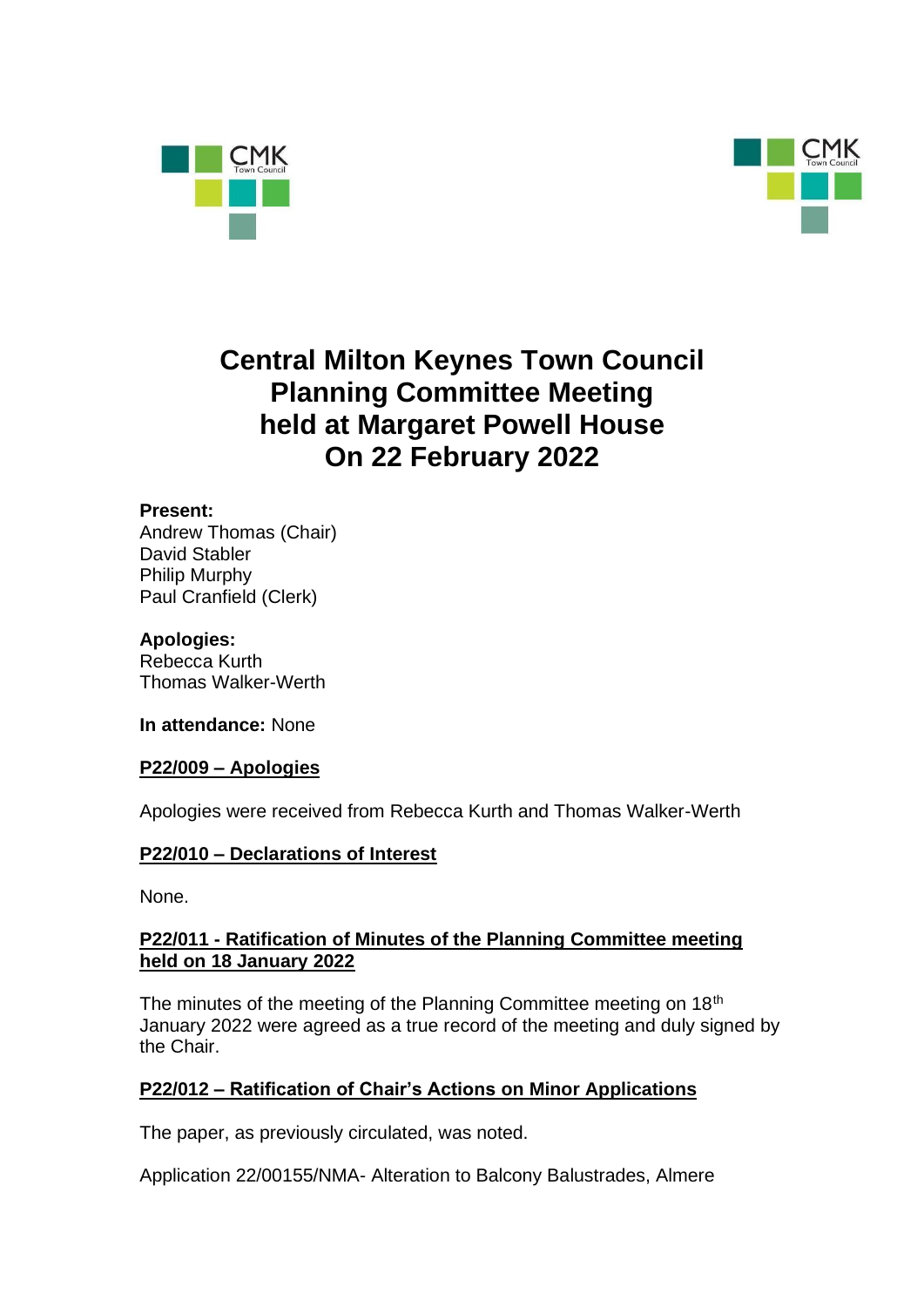The Chair's actions were ratified.

#### **P22/013 – 'Minor' Applications**

The paper, as previously circulated, was noted.

At this juncture, Councillor Stabler expressed concerns with the amount of street 'clutter' throughout CMK. It was agreed that this matter should be referred to the full town council for further discussion.

It was agreed that the response to the following applications would be consistent, as below.

22/00075/FUL & 22/00076/ADV-Communications hub at Gold Walk 22/00045/FUL & 22/00046/ADV-Communications hub at 316 Midsummer Bvd 22/00041/FUL & 22/00042/ADV-Communications hub at Lloyds Court 22/00167/FUL& 22/00168/ADV- Communications hub at Crown Walk South 22/00039/FUL & 22/00040/ADV-Communications hub at Field Walk North 22/00043/FUL & 22/00044/ADV-Communications hub at 150 Midsummer Bvd

**OBJECT**- The Town Council objects to the applications for the following reasons:-

- It is concerned at the proliferation of communications hubs.
- There is a need for a coordinated strategy for their location.
- Where these are approved, the detailed positioning should respect the 600 mm grid without random and inappropriate infilling.

22/00149/ADV- Advertising consent- Aubrey Place **SUPPORT**

#### **P22/014- Planning Applications 22/00170/FUL to 22/00175/FUL Inclusive-Mortimer Square -Changes to external seating areas**

The paper, as previously circulated, was noted.

**OBJECT-** The Town Council welcomes the proposed changes in principle, and the response to consultation feedback with regard to

- Open access, with no doors
- An open-roof louvred system
- Glazed retractable vertical sliding windows
- The inability to permanently close or block off the areas.

But, it objects to the use of black paint for the frameworks of the units. It is felt that black paint would not enhance the appearance of the area, and would wish to see a colour used which is more in keeping with the existing palette of the buildings, namely blue or beige.

Should the applicants amend the colour palette, the Town Council will withdraw its objection.